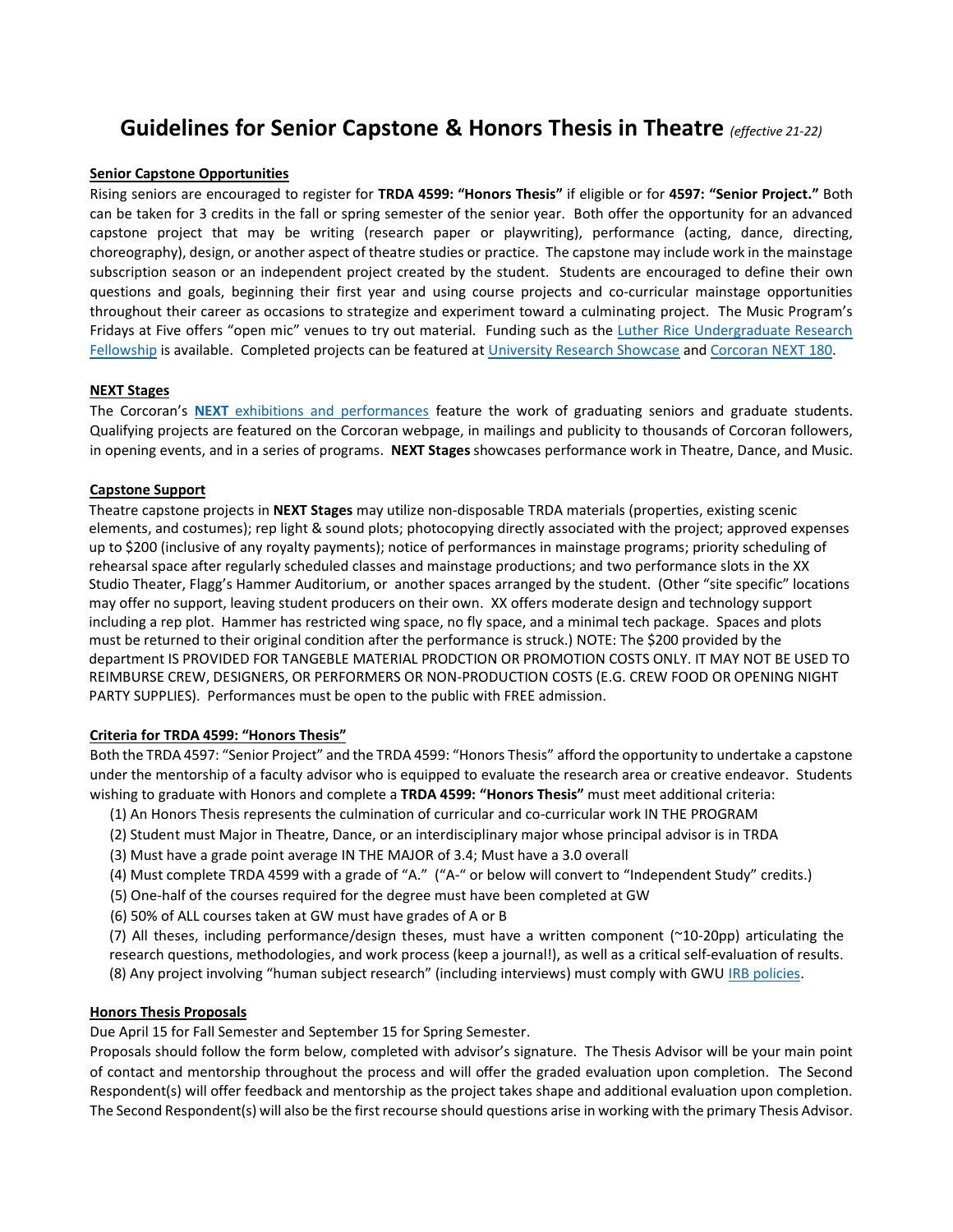|                                                                      | <b>NEXT Honors Thesis Proposal Form in Theatre</b>                                                                                                                                                                                                                                                                                                                                                                                                                                                                                                                                                                                                                                                                                                                                                                 |                             |
|----------------------------------------------------------------------|--------------------------------------------------------------------------------------------------------------------------------------------------------------------------------------------------------------------------------------------------------------------------------------------------------------------------------------------------------------------------------------------------------------------------------------------------------------------------------------------------------------------------------------------------------------------------------------------------------------------------------------------------------------------------------------------------------------------------------------------------------------------------------------------------------------------|-----------------------------|
|                                                                      | Please submit completed form to the Program Head.                                                                                                                                                                                                                                                                                                                                                                                                                                                                                                                                                                                                                                                                                                                                                                  |                             |
| <b>Contact Information</b>                                           |                                                                                                                                                                                                                                                                                                                                                                                                                                                                                                                                                                                                                                                                                                                                                                                                                    |                             |
| Name                                                                 |                                                                                                                                                                                                                                                                                                                                                                                                                                                                                                                                                                                                                                                                                                                                                                                                                    |                             |
| Email                                                                |                                                                                                                                                                                                                                                                                                                                                                                                                                                                                                                                                                                                                                                                                                                                                                                                                    |                             |
| Phone                                                                |                                                                                                                                                                                                                                                                                                                                                                                                                                                                                                                                                                                                                                                                                                                                                                                                                    |                             |
| Address                                                              |                                                                                                                                                                                                                                                                                                                                                                                                                                                                                                                                                                                                                                                                                                                                                                                                                    |                             |
| City                                                                 | State                                                                                                                                                                                                                                                                                                                                                                                                                                                                                                                                                                                                                                                                                                                                                                                                              | Zip Code                    |
|                                                                      | Please indicate the semester you will be enrolled in TRDA 4599, Honors Thesis (3 credit hours)                                                                                                                                                                                                                                                                                                                                                                                                                                                                                                                                                                                                                                                                                                                     |                             |
| <b>Semester</b>                                                      | <b>FALL</b>                                                                                                                                                                                                                                                                                                                                                                                                                                                                                                                                                                                                                                                                                                                                                                                                        | <b>SPRING</b>               |
| <b>Thesis Advisor</b>                                                |                                                                                                                                                                                                                                                                                                                                                                                                                                                                                                                                                                                                                                                                                                                                                                                                                    |                             |
|                                                                      |                                                                                                                                                                                                                                                                                                                                                                                                                                                                                                                                                                                                                                                                                                                                                                                                                    |                             |
| <b>Project Title</b>                                                 | <u> 1989 - Johann Stein, marking and de Britain and de Britain and de Britain and de Britain and de Britain and d</u>                                                                                                                                                                                                                                                                                                                                                                                                                                                                                                                                                                                                                                                                                              |                             |
| 1. Thesis (your goal for the project)<br>students in support roles?) | Please attach to this cover page a typed description of your proposed project. Include:<br>2. The methods you will use to accomplish your goal (including timeline)<br>3. What the final result of the project will be (result/performance, approx. length.)<br>4. How you intend to assess your own success with the project<br>(by what concrete criteria will you measure your success?)<br>5. Preliminary, annotated bibliography of at least 6 sources (academic, critical, multimedia, recordings, archives,<br>etc.) you will use toward research for the project.<br>6. Space and human resources (where will the project be presented? How many performers? How many<br>7. Budget (what expenses do you anticipate?)**<br>(2-3 double-spaced pages may be sufficient for the description of the project.) |                             |
|                                                                      | **TRDA can provide up to \$200 per student in financial support. For more extensive support, see the Columbian<br>College's Luther Rice Undergraduate Research Fellowship.                                                                                                                                                                                                                                                                                                                                                                                                                                                                                                                                                                                                                                         |                             |
|                                                                      |                                                                                                                                                                                                                                                                                                                                                                                                                                                                                                                                                                                                                                                                                                                                                                                                                    | Date ______________________ |
|                                                                      |                                                                                                                                                                                                                                                                                                                                                                                                                                                                                                                                                                                                                                                                                                                                                                                                                    | Date ___________________    |
|                                                                      |                                                                                                                                                                                                                                                                                                                                                                                                                                                                                                                                                                                                                                                                                                                                                                                                                    | Date ____________________   |

CORCORAN SCHOOL OF THE ARTS & DESIGN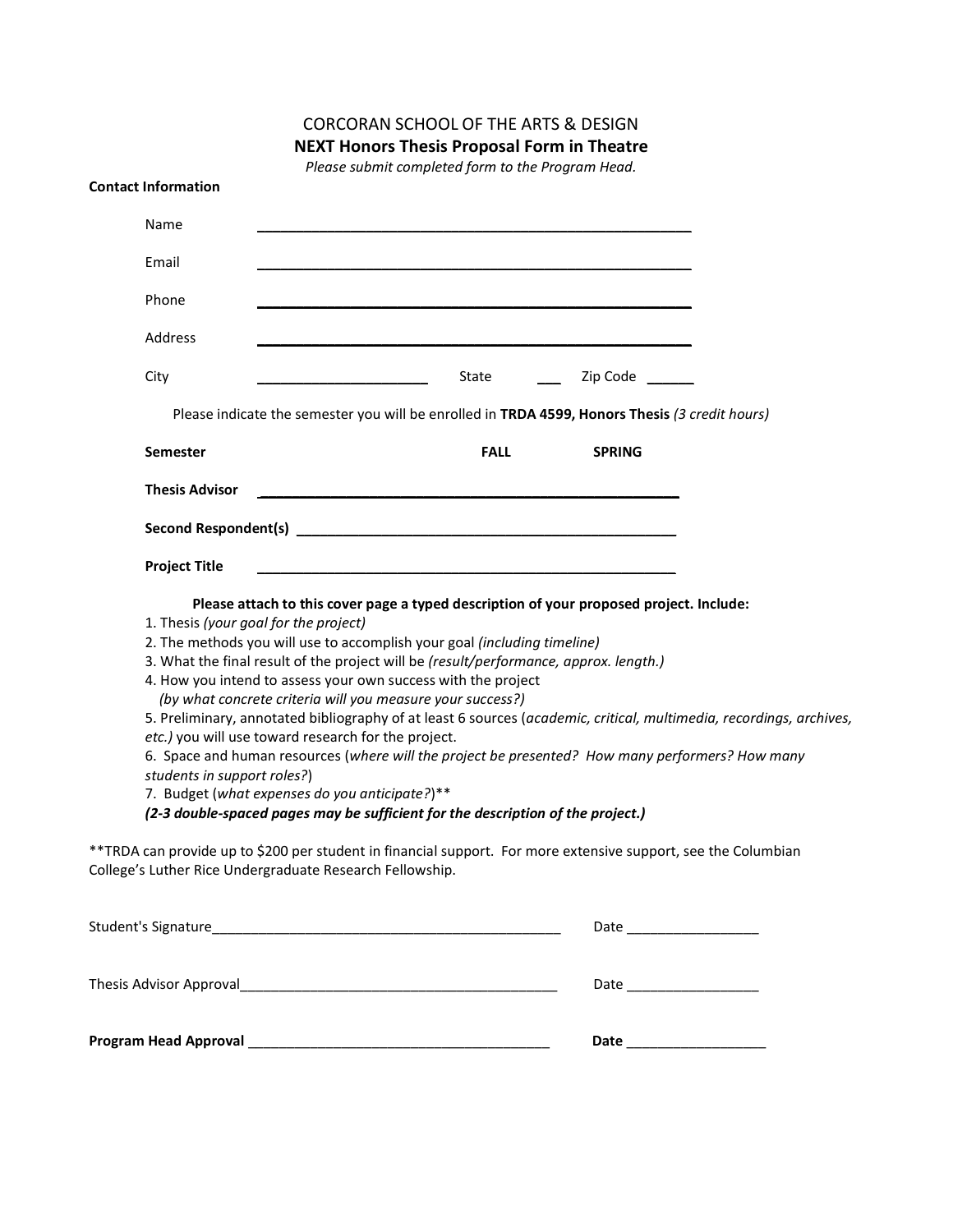#### **What is Research?**

Your theatre training embraces modes of learning for your mind but also for physical practice (*embodied learning*). While some classes include traditional research and writing in the form of articles, books, and papers, most classes also include *practice-as-research (PaR)* approaches to generating knowledge. If you learn to perform a skill, that is research! If you develop your own process for working, that's research! If you create work in the form of performance, script, design, etc., those things are research! Creativity, collaboration, planning, and execution are all aspects of *creative scholarship*. That's research! In short, you may write a conventional paper, BUT…you are also permitted (encouraged, even) to engage in creative scholarship through experience, practice, and creation. That project, be it a costume you fabricated, a show you directed, a song you sang, or any other work of art or technology—that is a piece of *research*.

As you plan for your senior project, consider various modes of human inquiry, expression, learning, and communication and ask what kind of final project (a show, a design, a podcast, a film, a script, a management proposal, or more are all valid answers—including, yes, the possibility of a formal paper on history, literature, theory, criticism, or autoethnography.) Also, ask how you plan to develop the form and the content of the piece. What do you need to know (in theory or in practice) in order to make the piece, and what are possible ways to learn? Your research will include using the library to find books, articles, images, sound files, or videos. It can also include (1) interviews or surveys with experts or with members of the general population,\* (2) workshops, courses, or personal experiments with learning new skills or techniques, (3) interning or assisting faculty or industry professionals in the kind of work you want to do, (4) trying out your ideas at open mic nights, events like Fridays @ Five, or through a series of experiments and drafts, (5) going to performance events or falling down rabbit holes on YouTube, social media, podcasts, or webpages to see what your favorite artists are up to or what the general public is saying about a hot topic, and (6) using theatre to tackle subjects of interest from your other major, minor, study abroad program, internships, or hobbies. Anything that helps you understand or acquire skills for something new that you want to accomplish in your project—all of those things are research.

## **What is a Research Question?**

Your thesis proposal, [Luther Rice Fellowship](https://columbian.gwu.edu/luther-rice-undergraduate-research-fellowship) application, and [GW Research Showcase](https://researchshowcase.gwu.edu/) and [NEXT 180](https://corcoran.gwu.edu/next-180) submissions will all ask for your "research question." This is not a new or daunting inquisition because artists are engaged in research questions *all the time*. Tasks like developing a character backstory, finding vocal or physical characterization, collecting images or sounds to use for design inspiration, sketching or drafting, writing a script outline, moderating a talkback, or creating community engagement—these are all creative scholarship guided by a research question, which means you already know how to do this work! As examples, here are a few research questions that guided successful projects for some of your predecessors: "How do I accurately embody the history, voice, physicality, and mentality of [historical character], to perform their [key quality] effectively for a contemporary audience?" "How do I design lighting to showcase the specifics of a contemporary found space while also converting it to an expressive venue for [director's concept on a specific classical theatre piece]?" "How do I use performance styles, set order, and storytelling/banter to craft a whole singer-songwriter-storyteller performance that engages the audience as an event?" "How do I bring [time, place, theme, director's concept] to life in designing and fabricating costumes for [fill in the blank show]." "How can the Kennedy Center recruit, train, and involve younger volunteers for their audience services?" "How do I responsibly and accurately write and perform stories of Black women's interactions with medical professionals to shed light on a health care crisis?" "How can I use theatre production, techniques, and training as intervention for incarcerated people in the criminal justice system?" A good research question is specific, actionable, and inspiring…but it does not have to be overwhelming!

# **Timeline**

First and Second Year: Look for "hot topics" in your theatre classes; what conversations inspire you to learn more...or to join in with your own ideas? If you were producing a show, developing a project, or writing a paper in conversation with your course materials, what would you want to focus on? Your intro acting classes (1214 or 1215) with introduce you to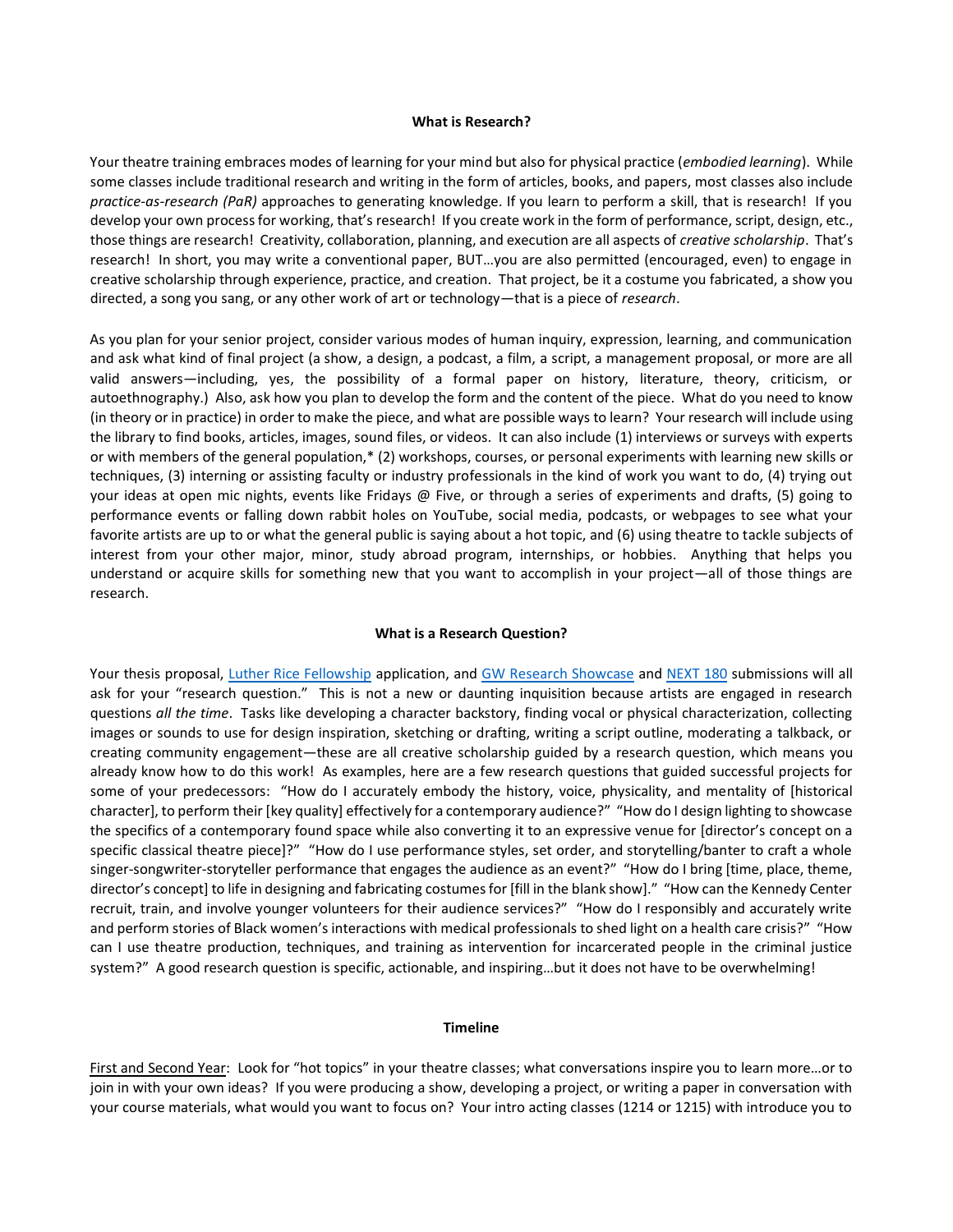the philosophies of different acting teachers from the last 150 years; which of these pique your interest or help focus your work? Basics of Production Design (1330) will acquaint you with current protocols for professional theatre, including areas where there is debate about the "best" approach or ways in which the points of view of various designers differ; where can you join in the conversation about how to make theatre, and what do you want to know about the differences and similarities in current approaches? Acting, design, playwriting, dramaturgy, and directing classes will all highlight key ideas or practices worth exploring further. History, literature, and theory courses will contextualize your work. Is there a movement or artist from the past who inspires you today? Are the questions still left unanswered in the present moment that you could step in and engage? In short, in every class you take, ask yourself what you want to learn more about or how content from that class can provide a basis for a project you want to pursue. If someone gave you \$200 and rehearsal/performance space (which we will give you!) to do *anything you want*, what would you use those resources to develop?

Second and Third Year: Apply for the [Luther Rice Fellowship](https://columbian.gwu.edu/luther-rice-undergraduate-research-fellowship) or other internships or research opportunities. Take classes toward your goals. Continue looking for inspiration or provocation. What excites you or bugs you in the work? Consider tie-ins with your second major, study abroad, or summer job—is there an interesting cross-disciplinary project? Keep asking yourself, "How can I join in the work of the industry?"—either by examining the ways theatre is made, the ways theatre affects audiences, or the big social questions that theatre can explore.

Third Year: Talk to faculty members about the questions you still have—What skills do you want to hone? What concepts do you want to learn more about? Where do you think others are wrong? Ask yourself big questions, like, "What can I do to carve out a spot for myself as a theatre maker (director, writer, designer, technologist, actor, dramaturg, or choreographer)?" "Why do I think theatre matters, and how can I make it matter more?" "What hot topics in society, theory, or history, would make good content for theatre, and how can I use theatre to explore or address these issues?" You only need to answer *one* of these questions: that's the focus of your thesis/capstone. Ask one full-time faculty member if they will be your project advisor and begin working with them on a rationale, plan, and timeline for the project. Ask another full-time faculty member if they will serve as second respondent on the project, and begin discussing it with them to get their advice on resources or approaches. Begin working on your thesis proposal (the attached form)—your advisor should see a preliminary draft of this form before the end of your junior year.

Beginning of the semester *before* your project will be complete: In the first month of the semester *before* you intend to complete your project, you should have completed and submitted all the requirements of the attached form. This thesis proposal form is your **contract**. It tells the advisor and second reader what you plan to do and how you expect to be graded/evaluated. It's fine to change your mind as you go along, but each alteration from this form needs to be communicated in writing and approved by your two faculty mentors. This protects YOU as written documentation that your faculty members affirm your approach and progress. They should not be surprised by anything when your final project is ready, and they are available to help and support you at every step of the way. Stay in regular contact with them, schedule meetings, and send them updated materials as your drafts, designs, or plans are taking shape. They are not there to police your process or act as a task master; they are there to help facilitate your work and, especially, to advocate for your needs and to champion your project.

Senior year: Apply to present about your work at the [GW Research Showcase](https://researchshowcase.gwu.edu/) and [NEXT 180.](https://corcoran.gwu.edu/next-180) Schedule delivery/presentation for the thesis on your timeline in either the fall or spring. If you need rehearsal or performance space, work that out with Ann, Carl, and your advisor *before* the year starts to ensure that you have access to what you need. You may schedule public presentations whenever you like in either semester, but be advised that most of the

<sup>\*</sup> Note that if your work includes interviews, surveys, or experiments with others, then you are engaged in "human subject research." That's a great approach, but universities have procedures in place to make sure that the people you work with are not harmed by your research. This includes oversight on sensitive issues, including asking people personal questions and using data about them in your work. Talk with your faculty project advisor about the GW Institutional Review Board and any forms or waivers you will need to submit. There are guidelines about student-initiated research and about waivers of IRB approval on [this page.](https://humanresearch.gwu.edu/faqs)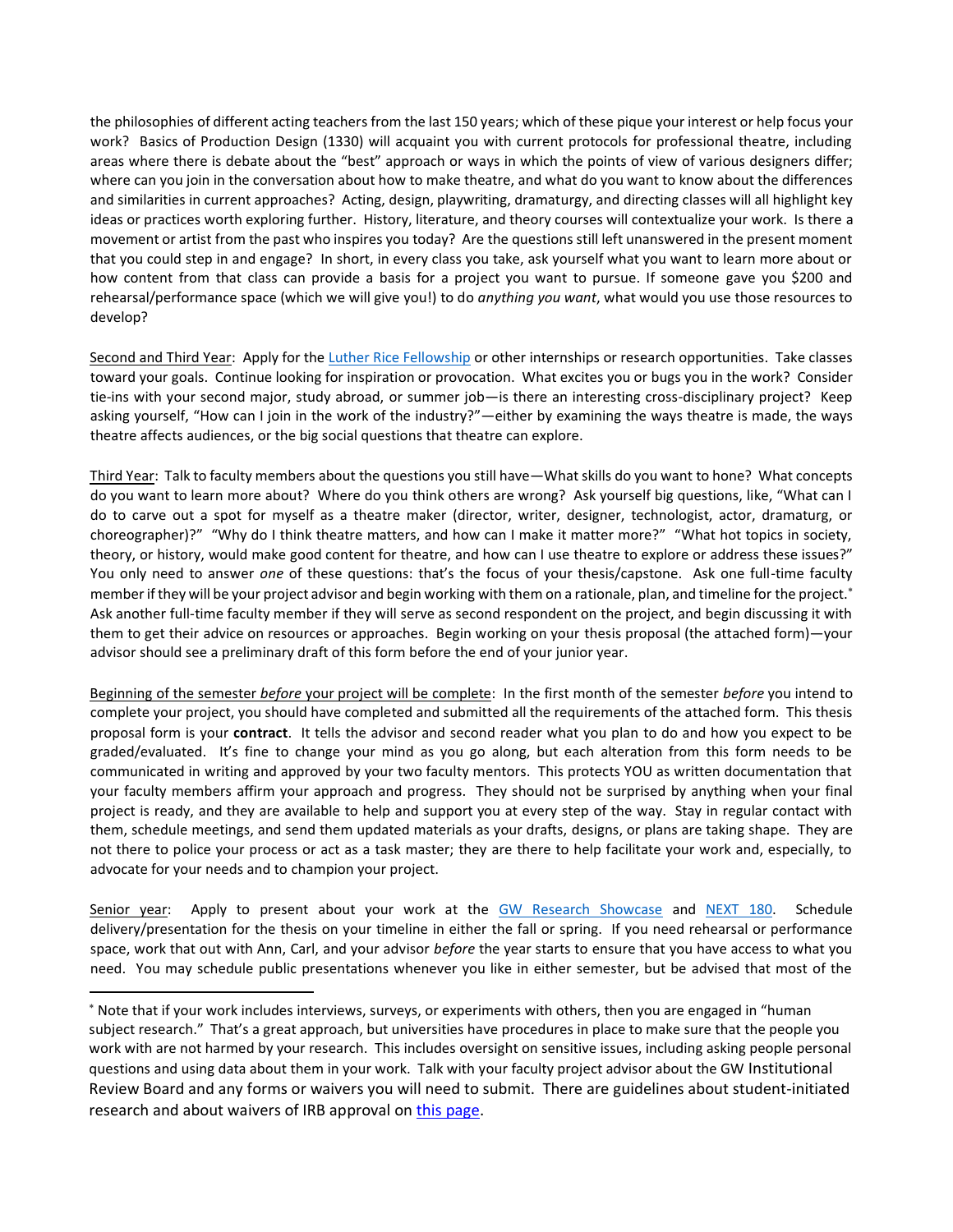Corcoran School will hav[e NEXT Exhibition & Performance Events](https://corcoran.gwu.edu/next-exhibition) at the end of April and beginning of May. By the deadline agreed to in your proposal form, you should produce any public component and hand in any written/built component of your work to your advisor and second respondent. At the end of the semester, the advisor and second respondent (perhaps joined by other faculty) will schedule a "thesis defense" with you in which you will answer questions about the choices you made, the justifications for your choices, and the things you learned along the way. Your grade will be determined by the project advisor in consultation with the second reader, and it will be based on your own methods for evaluating success as you articulated them in your thesis proposal form: Did you achieve what you set out to do? (Reminder that an honors thesis project must earn a full 'A' in order to qualify for departmental honors. If the project earns less than an 'A,' it will simply be converted from a 4599 Honors Thesis to a 4597 Senior Capstone Project. The project still earns the same credit hours and enjoys the same support, but the student will not graduate with honors. This is an unlikely situation if you have followed the steps outlined above. Again, there should be no surprises as the project defense because you should have been working closely with your faculty advisor and respondent all along.)

# **Deliverables**

Your project will take whatever shape you and your advisor agree to. In general…

- Each project should be accompanied by at least 8-12 written pages explaining the goals, justification, process, and final results. You may reuse some of the written material from your proposal, adding a journal-style recounting of the process, and concluding with your own evaluation of how it went, what you learned, and what you would do differently if you encountered this kind of project again in the future.
- If your final project is solely a scholarly paper, it should be approximately 20-pages long, thoroughly researched, and following conventional scholarly guidelines. (If your project is primarily performanceor practice-based, your paper does not need to be as rigorous.)
- If your project is a mainstage design, your work on the show is your main deliverable, in consultation with your advisor.
- If your project is an independent act of creation, you set the parameters for what you want to create and outline those in your proposal. In general…
	- $\circ$  A new script may or may not be fully produced, but it should have at least a public reading. Scripts may be full-length or a substantial one-act.
	- $\circ$  A short film should be roughly 15 minutes or less in length. If it contains particularly complicated production values, a 3-5 minute film may be sufficient.
	- o A live performance (for directors, writers, actors, designers, etc.) should be less than one hour in length and, if it is booked in a GW space, will likely be scheduled in repertory or on the same bill as another performance. Design and technology elements will therefore need to be flexible.
	- $\circ$  A social practice or management project will be developed in consultation with your advisor and may include an internship or practical component, such as a community event, arts education initiative, or thought experiment for a program a theatre could implement. o Or you can propose anything else you dream up!
	-
- Remember that your project may interface with other coursework in other departments, so you may be able to receive course credit, mentorship, or funding from the area of your second major or minor.
- Remember that there are funding opportunities available for you to take classes, travel, earn a small stipend while interning, or put resources into production. Th[e Luther Rice Fellowship](https://columbian.gwu.edu/luther-rice-undergraduate-research-fellowship) is one option, but there are plenty more within and outside the university!
- The learning goals for this capstone experience include, not only the ability to create a project, but also the ability to talk persuasively about your work. Whatever you do after college, you will have to apply for funding, to pitch proposals, to generate press, and to communicate your goals and ideas. These are skills you work on by completing the thesis proposal and by presenting your work at the GW [Research Showcase](https://researchshowcase.gwu.edu/) and [NEXT 180](https://corcoran.gwu.edu/next-180) or by applying for funding opportunities. Rather than seeing these applications as a bureaucratic distraction from your project, view them as opportunities to engage others in work that is meaningful to you.